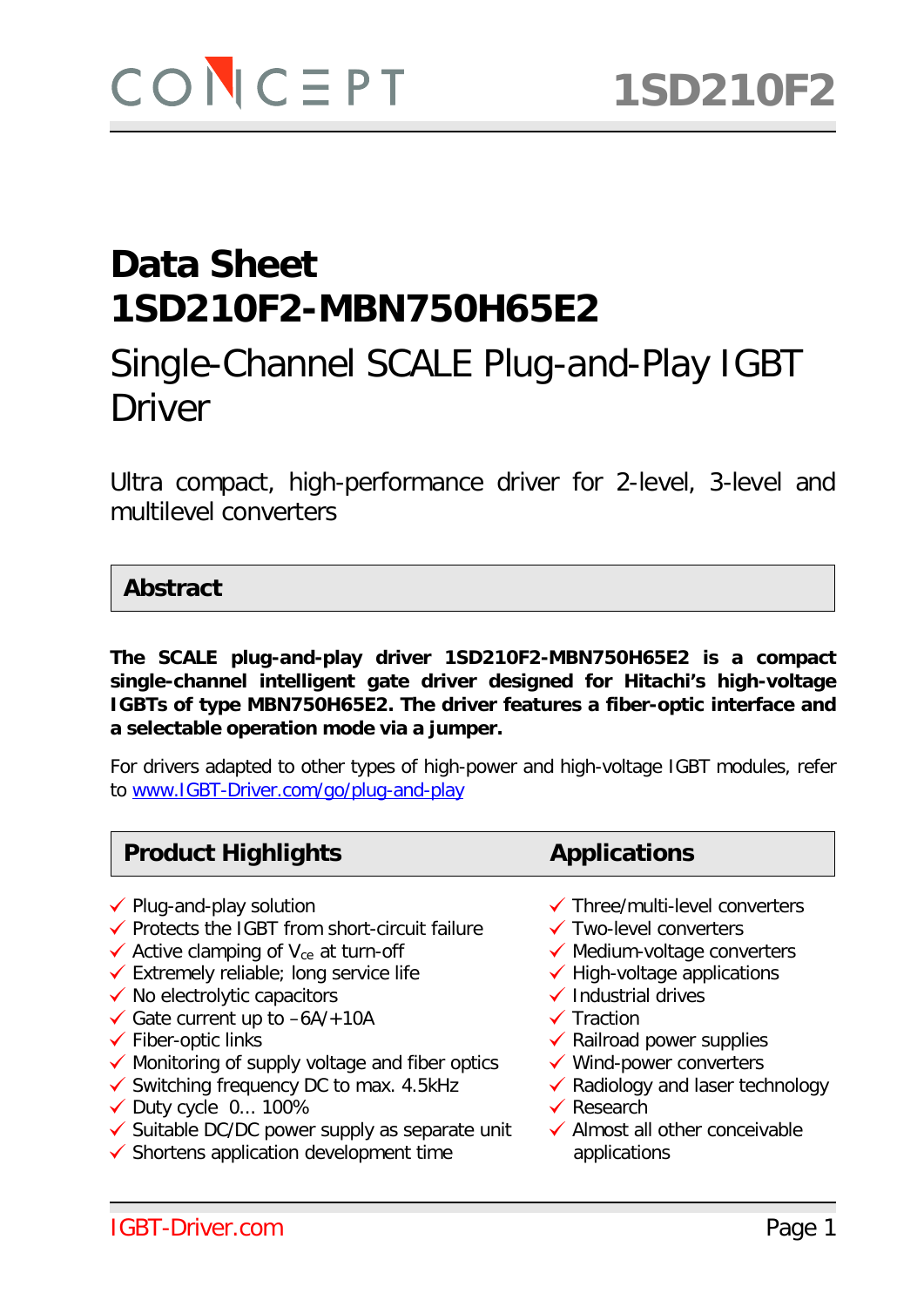## **Important Notes**

This data sheet contains only product-specific data. For a detailed description, mustread application notes and common data that apply to the whole series, please refer to the "Description and Application Manual for 1SD210F2 SCALE High-Voltage IGBT Drivers".

When applying SCALE plug-and-play drivers, please note that these drivers are specifically adapted to a particular type of IGBT module. Therefore, the type designation of SCALE plug-and-play drivers also includes the type designation of the corresponding IGBT module. **These drivers are not valid for IGBT modules other than those specified. Incorrect use may result in failure.**

#### **Mechanical and Electrical Interfaces**

Dimensions: 156 x 79.5 mm.

Mounting Principle: Direct screw mount on IGBT.

| <b>Interface</b>                                                                                                                                                                                          | <b>Remarks</b>                                                                                                                                                                                                                                                            | Part type #                                                                                                                            |
|-----------------------------------------------------------------------------------------------------------------------------------------------------------------------------------------------------------|---------------------------------------------------------------------------------------------------------------------------------------------------------------------------------------------------------------------------------------------------------------------------|----------------------------------------------------------------------------------------------------------------------------------------|
| Drive signal input (Standard)<br>Drive signal input (Opt. 01)<br>Drive signal input (Opt. 02)<br>Status output (Standard)<br>Status output (Opt. 01)<br>Status output (Opt. 02)<br>Power supply connector | Fiber-optic receiver (Notes 14,16)<br>Fiber-optic receiver (Notes 14,16)<br>Fiber-optic receiver (Notes 14,20)<br>Fiber-optic transmitter (Notes 14,17)<br>Fiber-optic transmitter (Notes 14,17)<br>Fiber-optic transmitter (Notes 14,21)<br>On-board connector (Note 15) | <b>HFBR-2522</b><br><b>HFBR-2522</b><br><b>HFBR-2412Z</b><br><b>HFBR-1522</b><br><b>HFBR-1522</b><br><b>HFBR-1412Z</b><br>77315-101-05 |
| <b>Power supply connector</b>                                                                                                                                                                             | <b>Designator</b>                                                                                                                                                                                                                                                         | <b>Pin numbers</b>                                                                                                                     |
| Ground<br>Supply voltage                                                                                                                                                                                  | GND (Note 19)<br>$V_{DC}$                                                                                                                                                                                                                                                 | 1, 2, 4, 5                                                                                                                             |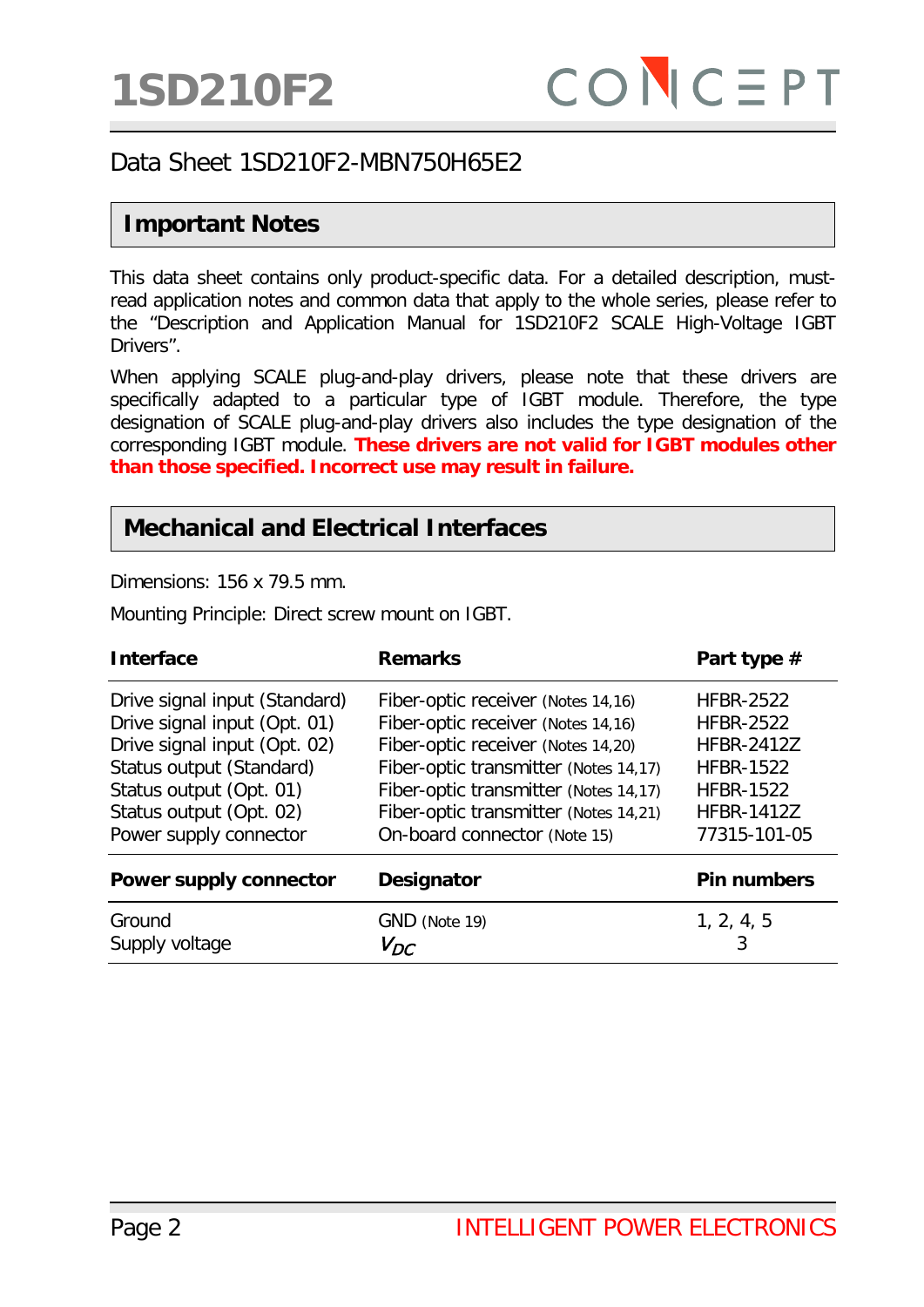# **Absolute Maximum Ratings**

| <b>Parameter</b>                | <b>Remarks</b>               |       | Min Max  | Units        |
|---------------------------------|------------------------------|-------|----------|--------------|
| Supply voltage $V_{DC}$         | VDC to GND (Note 1)          |       | 0, 17.3  |              |
| Gate peak current $I_{out}$     | Note 8                       |       | $-6$ +10 | A            |
| Average supply current $I_{DC}$ | Standard and Opt. 1 (Note 3) |       | 190      | mA           |
|                                 | Opt. 2 (Note 3)              |       | 225      | mA           |
| Output power gate driver        | <b>Notes 3,11</b>            |       | 2        | W            |
| Switching frequency             | Note 11                      |       | 4.5      | kHz          |
| DC-link voltage                 | Note 5                       |       | 4400     | V            |
| Operating temperature           | Note 11                      | $-40$ | $+85$    | $^{\circ}$ C |
| Storage temperature             |                              | -40   | $+90$    | $^{\circ}C$  |

### **Electrical Characteristics**

| All data refer to +25°C and $V_{DC}$ = 16.4V unless otherwise specified |  |  |  |
|-------------------------------------------------------------------------|--|--|--|
|-------------------------------------------------------------------------|--|--|--|

| <b>Power supply</b>                                        | <b>Remarks</b>                               |     | Min Typ. Max   |           | <b>Units</b> |
|------------------------------------------------------------|----------------------------------------------|-----|----------------|-----------|--------------|
| Nominal supply voltage $V_{DC}$<br>Supply current $I_{DC}$ | VDC to GND (Note 1)<br>Without load (Note 2) |     | 15.5 16.4 16.8 |           | $\vee$       |
|                                                            | Standard and Opt. 1                          |     | 80             |           | mA           |
|                                                            | Opt. 2                                       |     | 115            |           | mA           |
| Turn-on threshold $V_{th}$                                 | Note 4                                       |     | 14             |           | $\vee$       |
| Hysteresis on/off                                          | Note 4                                       |     | 1.0            |           | V            |
| <b>Short-circuit protection</b>                            | <b>Remarks</b>                               |     | Min Typ. Max   |           | <b>Units</b> |
| $V_{ce}$ -monitoring threshold                             | Between aux. terminals                       |     | 1200           |           | $\vee$       |
| Response time                                              | 3-level mode (Notes 10,18)                   |     |                | 10.8 11.5 | μs           |
| Response time                                              | 2-level mode (Notes 6,18)                    |     |                | 11.6 12.4 | μs           |
| <b>Blocking time</b>                                       | 2-level mode (Note 7)                        |     | 1              |           | S            |
| <b>Timing characteristics</b>                              | <b>Remarks</b>                               |     | Min Typ. Max   |           | <b>Units</b> |
| Turn-on delay t <sub>pd(on)</sub>                          | Note 12                                      |     | 430            |           | ns           |
| Turn-off delay $t_{pd(off)}$                               | Note 12                                      |     | 520            |           | ns           |
| Output rise time t <sub>r(out)</sub>                       | Note 9                                       |     | 100            |           | ns           |
| Output fall time t <sub>f(out)</sub>                       | Note 9                                       |     | 100            |           | ns           |
| Acknowledge delay time                                     | At status output (Note 13)                   |     | 450            |           | ns           |
| Acknowledge pulse width                                    | At status output                             | 0.7 |                | 1.8       | μs           |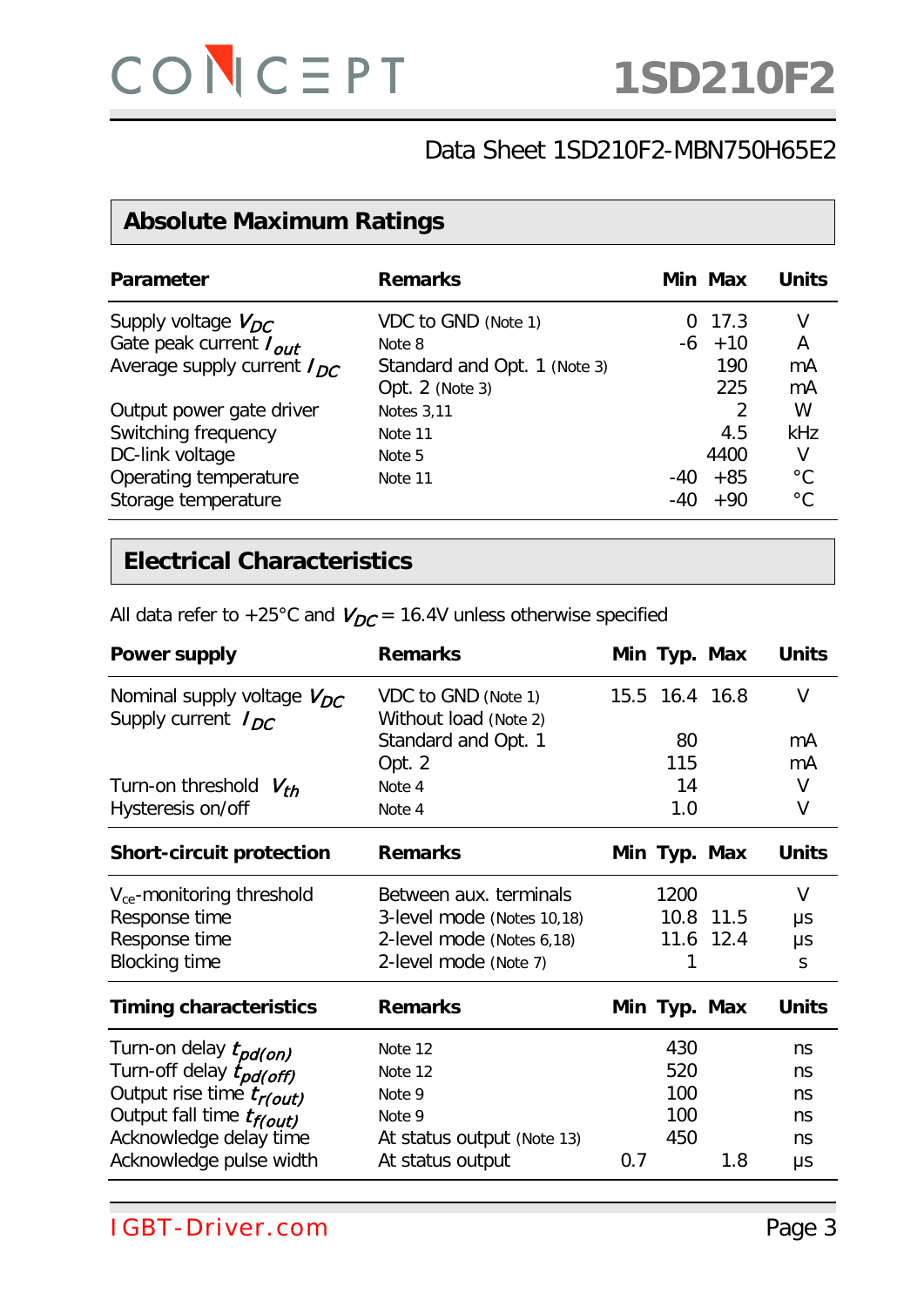| Gate output                                                                      | <b>Remarks</b> | Min Typ. Max Units |  |
|----------------------------------------------------------------------------------|----------------|--------------------|--|
| Turn-on gate resistor $R_{q(0n)}$<br>Turn-off gate resistor $R_{a (off)}^{1.77}$ |                | 10.2               |  |

Footnotes to the key data

- 1) Supply voltages higher than those specified can lead to the destruction of the driver and protection circuits on the output side. The gate-emitter voltage tracks the supply voltage. (Not regulated by the gate drive unit.) The recommended DC/DC power supply ISO3116I with high-voltage insulation capability is a suitable separate unit.
- 2) Static power consumption of the gate driver.
- 3) If the specified power consumption of the gate driver is exceeded on average, this indicates an overload of the gate driver and the external DC/DC power supply ISO3116I.
- 4) Under-voltage monitoring of supply voltage of the gate driver. For a voltage lower than this limit, the power modules are switched off.
- 5) This limit is due to active clamping. Refer to the "Description and Application Manual for 1SD210F2 SCALE High-Voltage IGBT Drivers".
- 6) Pulse width of the direct output of the gate drive unit. (Excluding the delay of the gate resistors.)
- 7) Duration of blocking the command input (keeping the gate driver and the IGBT in the off-state) after fault detection, i.e. power supply under-voltage lock out, or – only in 2-level mode – shortcircuit detection. (For three/multilevel mode, turn-off under the short-circuit condition is managed by the host controller.)
- 8) The gate current is limited by on-board gate resistors.
- 9) Refers to the direct output of the gate drive unit. (Excluding the delay of the gate resistors.)
- 10) Including the delay of external fiber-optic links. Measured from the turn-on transition at direct output of the gate drive unit (excluding the delay of the gate resistors) to the transition of the status signal at the optical receiver on the host controller side.
- 11) Application-specific self-heating of gate drivers and IGBT modules, especially at high switching frequency, must be taken into account. The switching frequency is usually limited due to the switching losses of the IGBT modules. Because CONCEPT cannot predict how the drivers will be incorporated in the user's application, no binding recommended value for self-heating and thus for the maximum useable output power can be given. It is therefore recommended to check the gate driver's ambient temperature within the system.
- 12) Including the delay of external fiber-optic links. Measured from the transition of the turn-on or turn-off command at the optical transmitter on the host controller side to the direct output of the gate drive unit. (Excluding the delay of the gate resistors.)
- 13) Including the delay of external fiber-optic links. Measured from the transition of the turn-on or turn-off command at the optical transmitter on the host controller side to the transition of the acknowledge signal at the optical receiver on the host controller side.
- 14) The transceivers required at the host controller side are not supplied with the gate driver. It is recommended to use the same types as used in the gate driver. For product information refer to [www.IGBT-Driver.com/go/fiberoptics](http://www.igbt-driver.com/go/fiberoptics)
- 15) The connector and cable to the DC/DC power supply are not supplied with the gate driver, but via FCI Inc. Recommended crimp contact housing: order code 65039-032; recommended crimp contacts: 5 pcs, order code 48236-002. Refer to www.IGBT-Driver.com/go/fci
- 16) The recommended transmitter current at the host controller is 30-35mA, suitable for plastic optic fibers with a length of less than 2.5 meters. A higher current may increase jitter or delay at turnoff.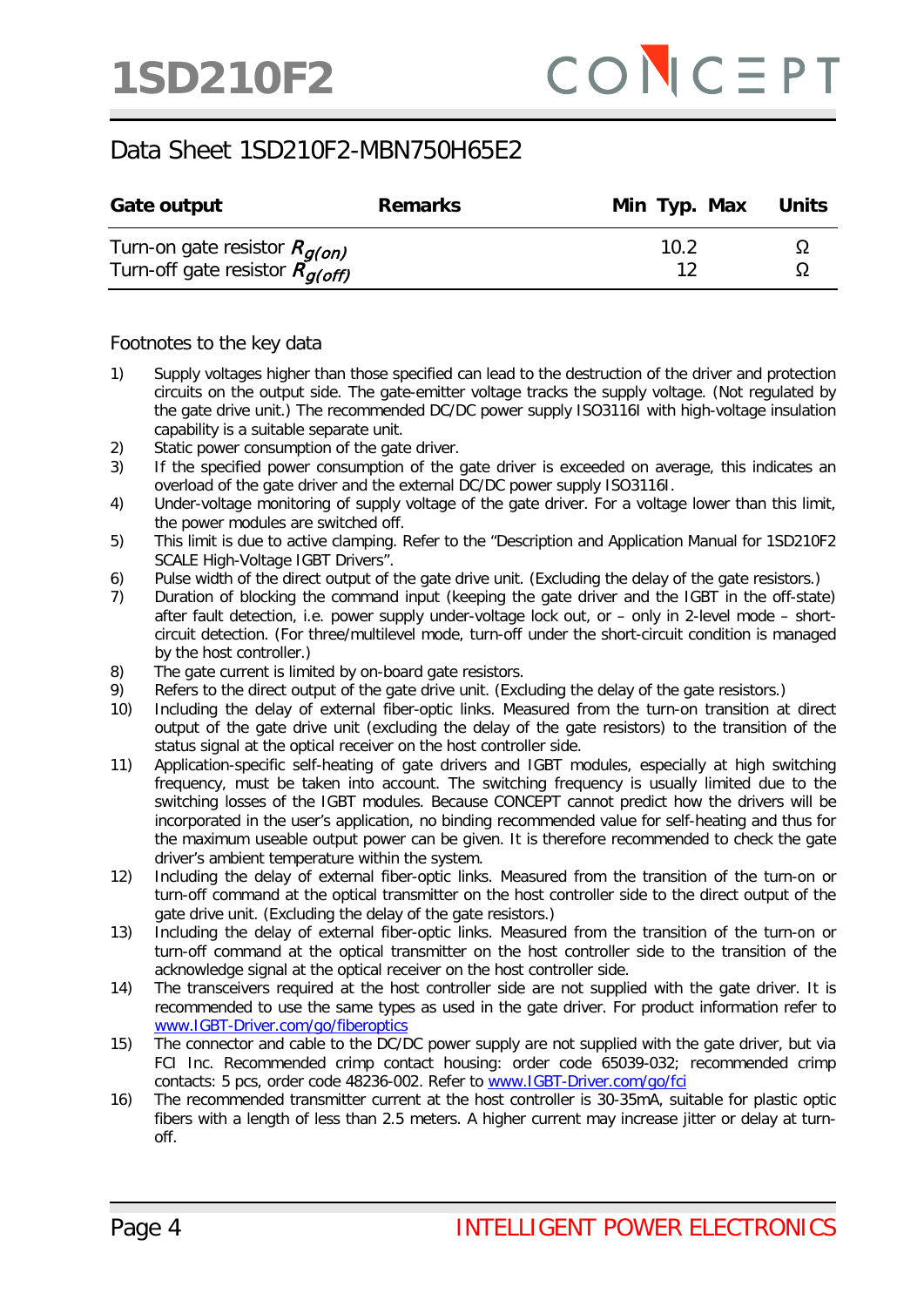

- 17) The transmitter current at the gate driver is 30-35mA.
- 18) The delay from the turn-on transition at direct output of the gate drive unit to the turn-on of the IGBT amounts to about 2.4μs (due to gate resistors). But turn-off at short circuit takes place without delay; so the real short-circuit time is 2.4µs shorter than the response time.
- 19) GND of the power supply is not at the same electrical potential as the auxiliary emitter terminal of the IGBT. They should never be connected together.
- 20) The recommended transmitter current at the host controller is 60mA.
- 21) The transmitter current at the gate driver is about 65mA.

#### **Important Notice**

The data contained in this product data sheet is intended exclusively for technically trained staff. Handling all high-voltage equipment involves risk to life. Strict compliance with the respective safety regulations is mandatory!

Any handling of electronic devices is subject to the general specifications for protecting electrostatic-sensitive devices according to international standard IEC 747-1, Chapter IX or European standard EN 100015 (i.e. the workplace, tools, etc. must comply with these standards). Otherwise, this product may be damaged.

#### **Disclaimer**

This data sheet specifies devices but cannot promise to deliver any specific characteristics. No warranty or guarantee is given – either expressly or implicitly – regarding delivery, performance or suitability.

CT-Concept Technologie AG reserves the right to make modifications to its technical data and product specifications at any time without prior notice. The general terms and conditions of delivery of CT-Concept Technologie AG apply.